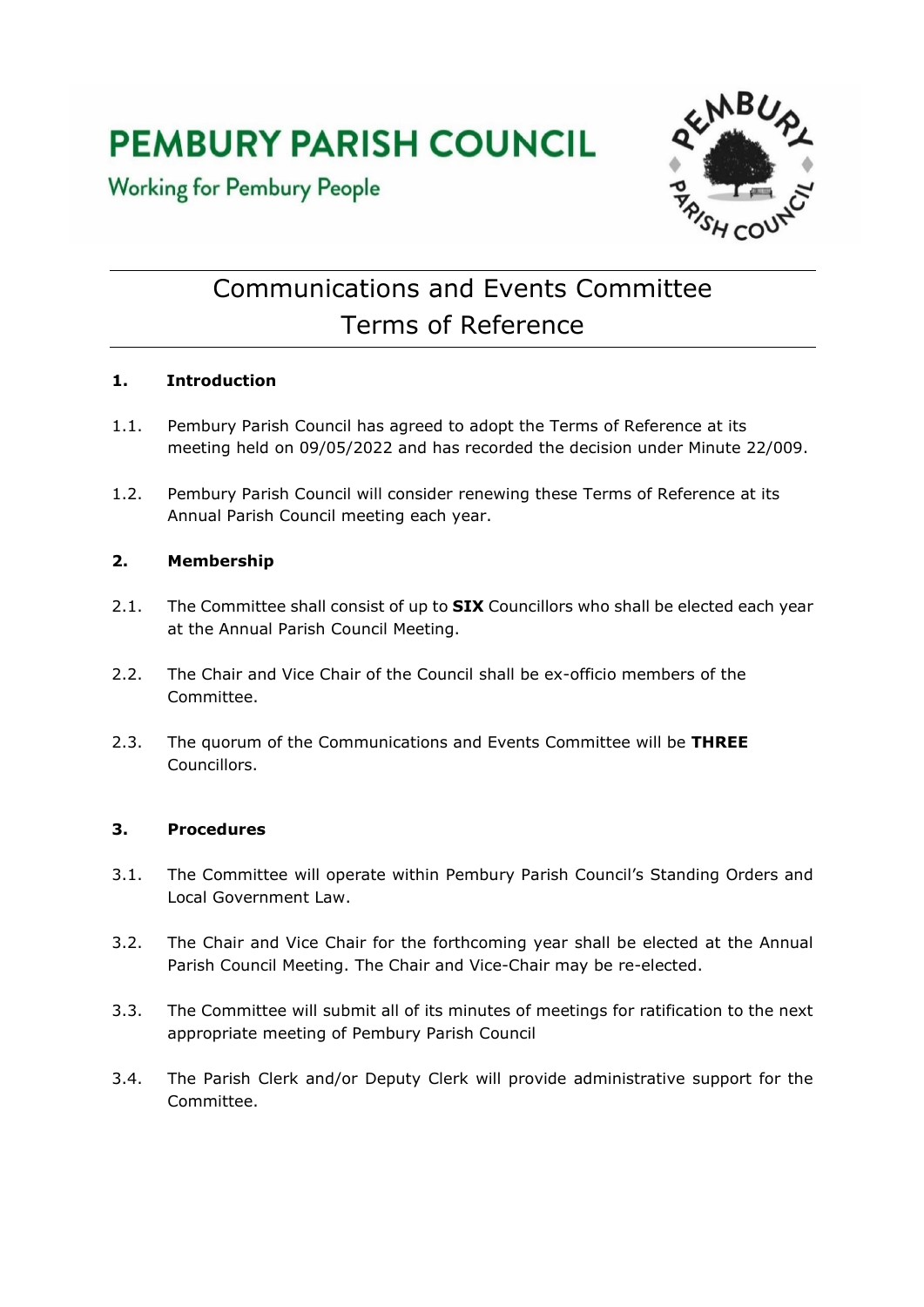#### **4. Meeting Dates**

- 4.1. The schedule of meetings shall be agreed at the Annual Parish Council meeting.
- 4.2. The Committee shall meet once every quarter on a Monday at 7.30pm in the Council Office, Lower Green Recreation Ground, Pembury TN2 4DZ unless otherwise agreed.

#### **5. Committee Functions and Delegated Powers**

The Committee shall:

- 5.1. Review the advertising policy and terms and conditions of advertising in the Pembury Village News (PVN) on an annual basis.
- 5.2. Review the advertising charges in the PVN on an annual basis.
- 5.3. Determine the content of the quarterly PVN.
- 5.4. Review the editorial planning process for the PVN and any delegated powers required.
- 5.5. Monitor the content of the website and oversee its development and on-going maintenance. To undertake an annual audit of the website.
- 5.6. Monitor the content of the Council's Social Media profiles and oversee its development and on-going maintenance.
- 5.7. Oversee the Council's branding and design.
- 5.8. Control of the Council's public relations.
- 5.9. Recommend to Full Council any changes to the approved strategic plan for all Council run events such as the Fireworks Display, Annual Musical Picnic, Remembrance Day and any new events. Oversee the events and ensure that they operate within budget and to plan.
- 5.10. Recommend to Full Council any changes to the strategic plan for all Council run competitions. Oversee the competitions and ensure that they operate within budget and to plan.
- 5.11. To oversee existing and approved Christmas Lights and Festive Displays and ensure they operate within budget and to plan.
- 5.12. Recommend the development of the Christmas Lights and Festive displays to Full Council for approval.
- 5.13. Develop the Youth Council for recommendation to Full Council.